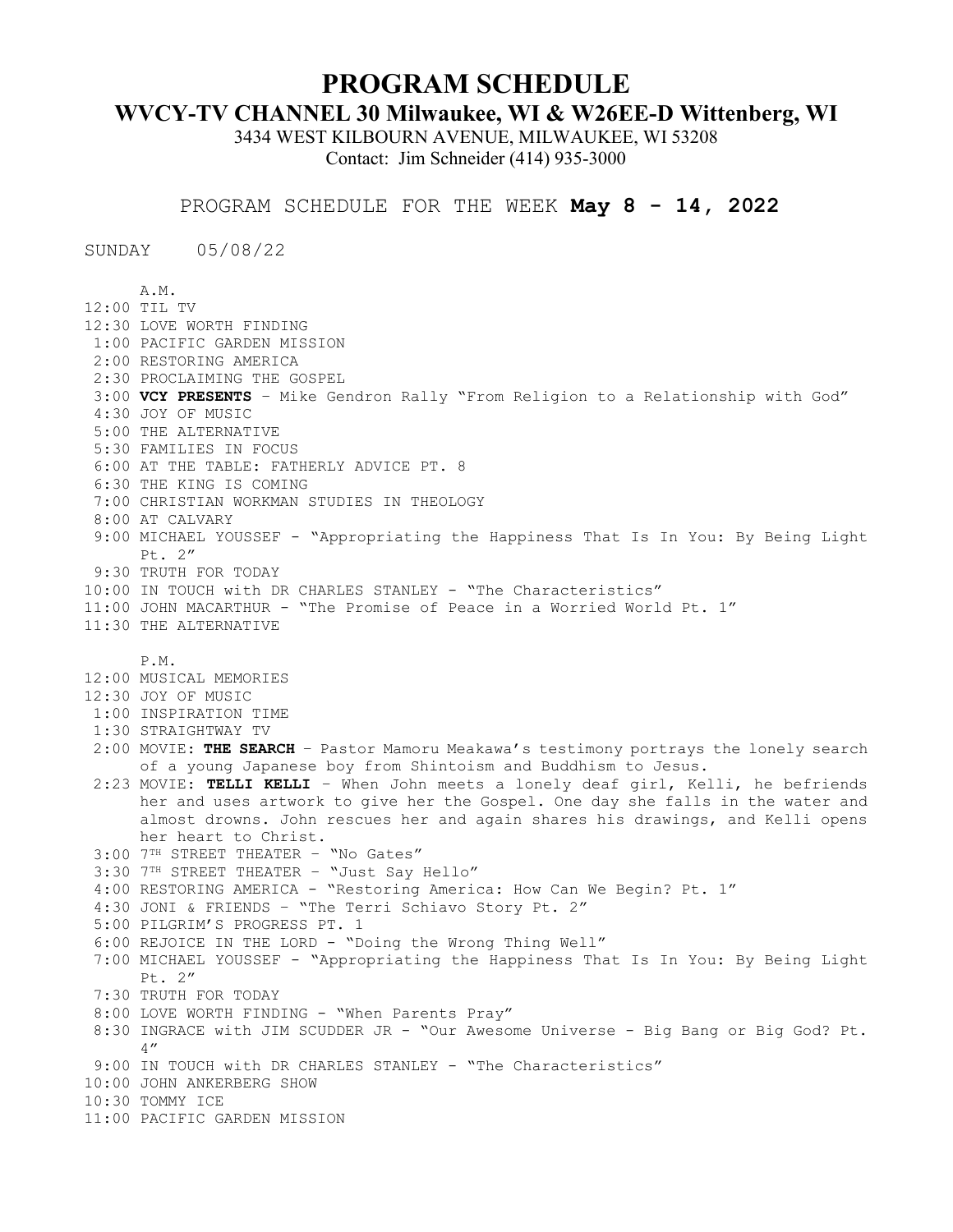A.M. 12:00 PREACHERS OF THE PAST - "John the Beloved - 1 John" 1:00 MICHAEL YOUSSEF - "Appropriating the Happiness That Is In You: By Being Light Pt. 2" 1:30 JOHN MACARTHUR - "The Promise of Peace in a Worried World Pt. 1" 2:00 MOVIE: **THE SEARCH** – Pastor Mamoru Meakawa's testimony portrays the lonely search of a young Japanese boy from Shintoism and Buddhism to Jesus. 2:23 MOVIE: **TELLI KELLI** – When John meets a lonely deaf girl, Kelli, he befriends her and uses artwork to give her the Gospel. One day she falls in the water and almost drowns. John rescues her and again shares his drawings, and Kelli opens her heart to Christ. 3:00 7TH STREET THEATER – "No Gates" 3:30 7TH STREET THEATER – "Just Say Hello" 4:00 MUSICAL MEMORIES 4:30 INSPIRATION TIME 5:00 IN TOUCH with DR CHARLES STANLEY - "The Characteristics" 6:00 AT CALVARY 7:00 REJOICE IN THE LORD - "Doing the Wrong Thing Well" 8:00 TRUTH FOR TODAY 8:30 PROCLAIMING THE GOSPEL 9:00 MUSICAL MEMORIES 9:30 DEBUNKED TV – "There's Eternal Hope Without Jesus" 10:00 PROPHECY UPDATE WITH ANDY WOODS 10:30 JOHN ANKERBERG SHOW 11:00 PILGRIM'S PROGRESS PT. 1 P.M. 12:00 STORIES FROM GENESIS WITH MAX MCLEAN 1:00 STEELING THE MIND – "Christians and the Coming World Police - Andy Woods" 2:00 INSPIRATION TIME 2:30 FIGHT THE NEW ANTISEMITISM 3:00 ANSWERS CREATION HOUR - "The Design Argument - Stuart Burgess" 4:00 SUNSHINE FACTORY (E/I Ages 6-10) 4:30 DR. WONDER'S WORKSHOP (E/I Ages 5-12) 5:00 BUILDING GREAT LEADERS – "Bitterness Pt. 2" 5:30 NEWSWATCH 6:00 PROPHECY FOCUS 6:30 THE WAY OF THE MASTER 7:00 IN FOCUS 8:00 IN TOUCH with DR CHARLES STANLEY - "The Characteristics" 9:00 OUR JEWISH ROOTS - "Judah's Hezekiah and Manasseh" 9:30 MICHAEL YOUSSEF - "Appropriating the Happiness That Is In You: By Being Light Pt. 2" 10:00 WORLDVIEW REPORT 10:30 NEWSWATCH 11:00 THE KING IS COMING 11:30 AT THE TABLE: FATHERLY ADVICE PT. 8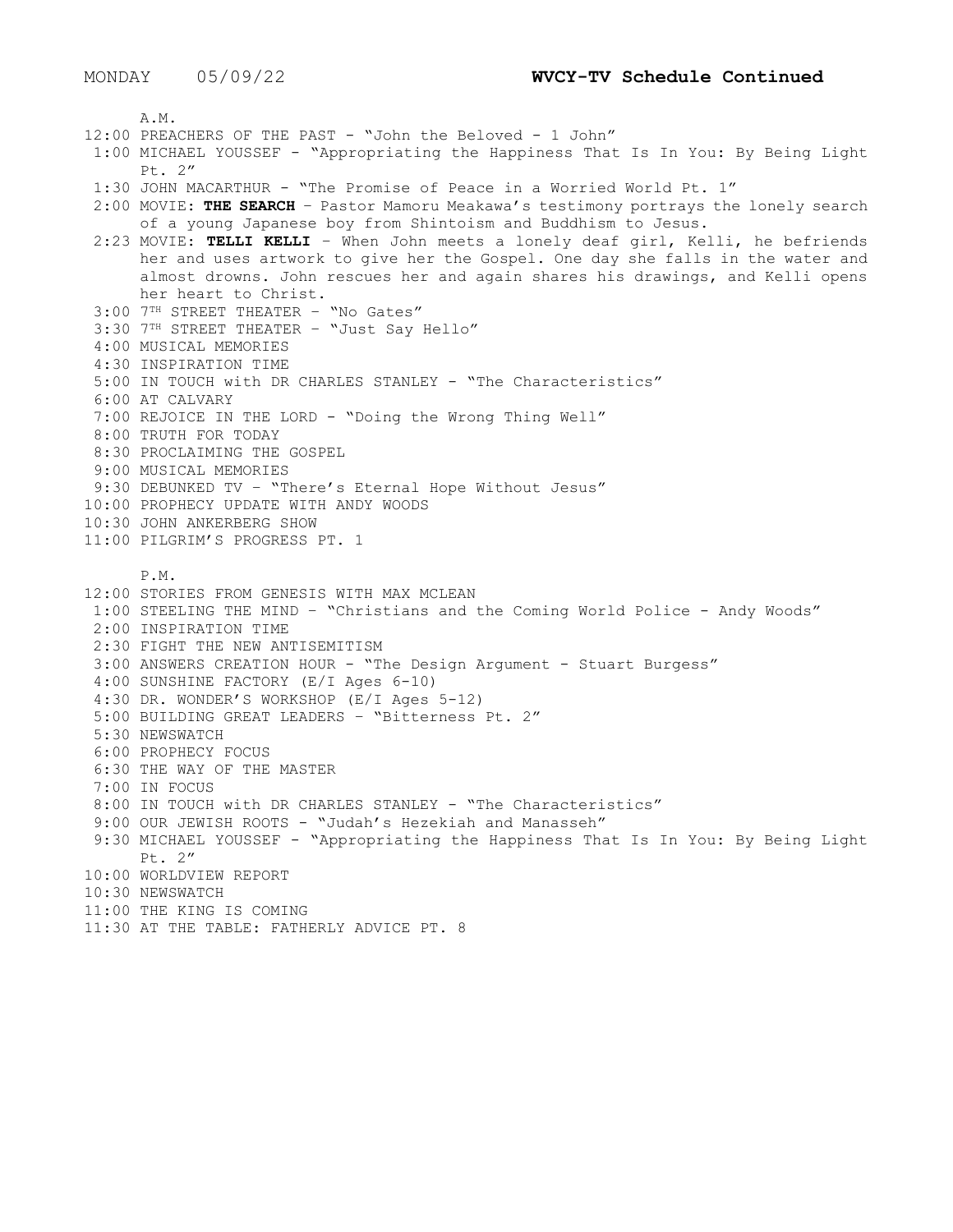A.M. 12:00 IN FOCUS 1:00 PILGRIM'S PROGRESS PT. 1 2:00 ANSWERS CREATION HOUR - "The Design Argument - Stuart Burgess" 3:00 NEWSWATCH 3:30 THE WAY OF THE MASTER 4:00 MUSICAL MEMORIES 4:30 INSPIRATION TIME 5:00 IN FOCUS 6:00 STEELING THE MIND – "Christians and the Coming World Police - Andy Woods" 7:00 PROPHECY FOCUS 7:30 OUR JEWISH ROOTS - "Judah's Hezekiah and Manasseh" 8:00 STAND IN THE GAP 8:30 HIStory - "Sovereign Order of the Knights of Malta Pt. 2" 9:00 MUSICAL MEMORIES 9:30 MICHAEL YOUSSEF - "Appropriating the Happiness That Is In You: By Being Light Pt. 2" 10:00 JONI & FRIENDS – "The Terri Schiavo Story Pt. 2" 10:30 BIBLE PROPHECY AS WRITTEN 11:00 PACIFIC GARDEN MISSION P.M. 12:00 IN FOCUS 1:00 FREEDOM ALIVE 1:30 PROCLAIMING THE GOSPEL 2:00 INSPIRATION TIME 2:30 HOLY CAUSE OF LIBERTY 3:00 DR. HOWARD ESTEP – "The Times of the Gentiles" 4:00 SUNSHINE FACTORY (E/I Ages 6-10) 4:30 BLACK BUFFALO (E/I Ages 4-10) 5:00 DIGGING FOR TRUTH 5:30 NEWSWATCH 6:00 CHRISTIAN WORKMAN STUDIES IN THEOLOGY - "Genesis 12-50: Patriarchal History Pt. 7" 7:00 REFRESH CONFERENCE 2022 – "Creating a Culture of Evangelism – Dr. Dennis Wilkening" 8:00 JOHN ANKERBERG SHOW 8:30 INSPIRATION TIME 9:00 LOVE WORTH FINDING - "When Parents Pray" 9:30 FIGHT THE NEW ANTISEMITISM 10:00 WORLDVIEW REPORT 10:30 NEWSWATCH 11:00 STEELING THE MIND – "Christians and the Coming World Police - Andy Woods"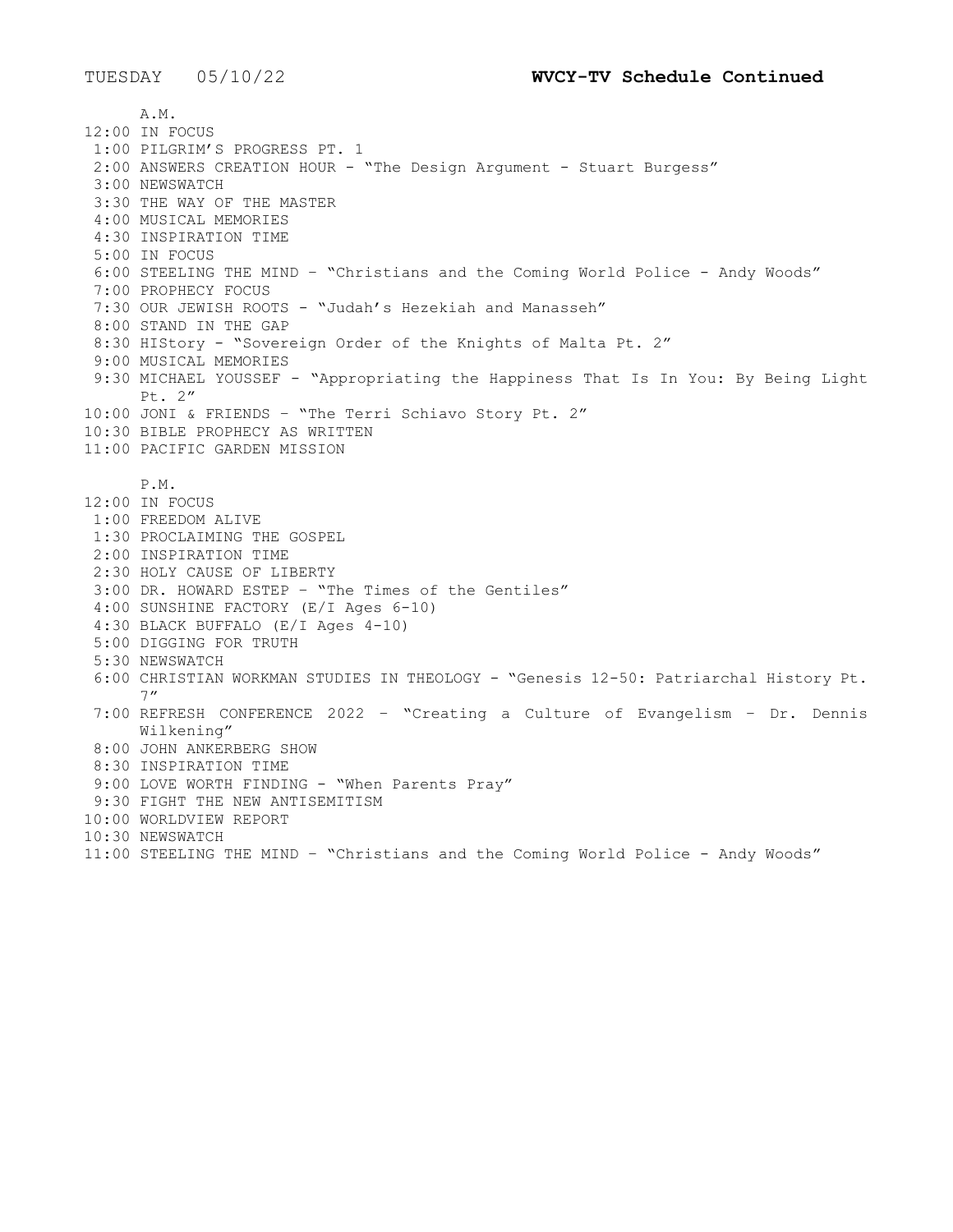A.M. 12:00 REFRESH CONFERENCE 2022 – "Creating a Culture of Evangelism – Dr. Dennis Wilkening" 1:00 HOLY CAUSE OF LIBERTY 1:30 FREEDOM ALIVE 2:00 JONI & FRIENDS – "The Terri Schiavo Story Pt. 2" 2:30 MICHAEL YOUSSEF - "Appropriating the Happiness That Is In You: By Being Light Pt. 2" 3:00 NEWSWATCH 3:30 JOHN ANKERBERG SHOW 4:00 MUSICAL MEMORIES 4:30 INSPIRATION TIME 5:00 REFRESH CONFERENCE 2022 – "Creating a Culture of Evangelism – Dr. Dennis Wilkening" 6:00 DR. BOB COOK – "All My Needs Supplied" 6:30 BIBLICAL PROTOCOLS FOR PRAYER PT. 4 – "The Singing Protocol" 7:00 PREACHERS OF THE PAST - "John the Beloved - 1 John" 8:00 CHRISTIAN WORKMAN STUDIES IN THEOLOGY - "Genesis 12-50: Patriarchal History Pt. 7" 9:00 MUSICAL MEMORIES 9:30 ANSWERS CREATION HOUR - "The Design Argument - Stuart Burgess" 10:30 DIGGING FOR TRUTH 11:00 TOMMY ICE 11:30 JOHN MACARTHUR - "The Promise of Peace in a Worried World Pt. 1" P.M. 12:00 REFRESH CONFERENCE 2022 – "Creating a Culture of Evangelism – Dr. Dennis Wilkening" 1:00 HEROES 1:30 LOVE WORTH FINDING - "When Parents Pray" 2:00 INSPIRATION TIME 2:30 HIStory - "Sovereign Order of the Knights of Malta Pt. 2" 3:00 DR. BOB COOK – "All My Needs Supplied" 3:30 BIBLICAL PROTOCOLS FOR PRAYER PT. 4 – "The Singing Protocol" 4:00 SUNSHINE FACTORY (E/I Ages 6-10) 4:30 SECRET PLACE (E/I Ages 2-10) 5:00 THE ALTERNATIVE 5:30 NEWSWATCH 6:00 OUR JEWISH ROOTS - "Judah's Hezekiah and Manasseh" 6:30 STRAIGHTWAY TV 7:00 THE CHALLENGING FAITH OF SARAH – PRESENTED BY FAITH TAYLOR 8:00 AT CALVARY 9:00 BUILDING GREAT LEADERS – "Bitterness Pt. 2" 9:30 JOY OF MUSIC 10:00 WORLDVIEW REPORT 10:30 NEWSWATCH 11:00 THE WAY OF THE MASTER 11:30 DEBUNKED TV – "There's Eternal Hope Without Jesus"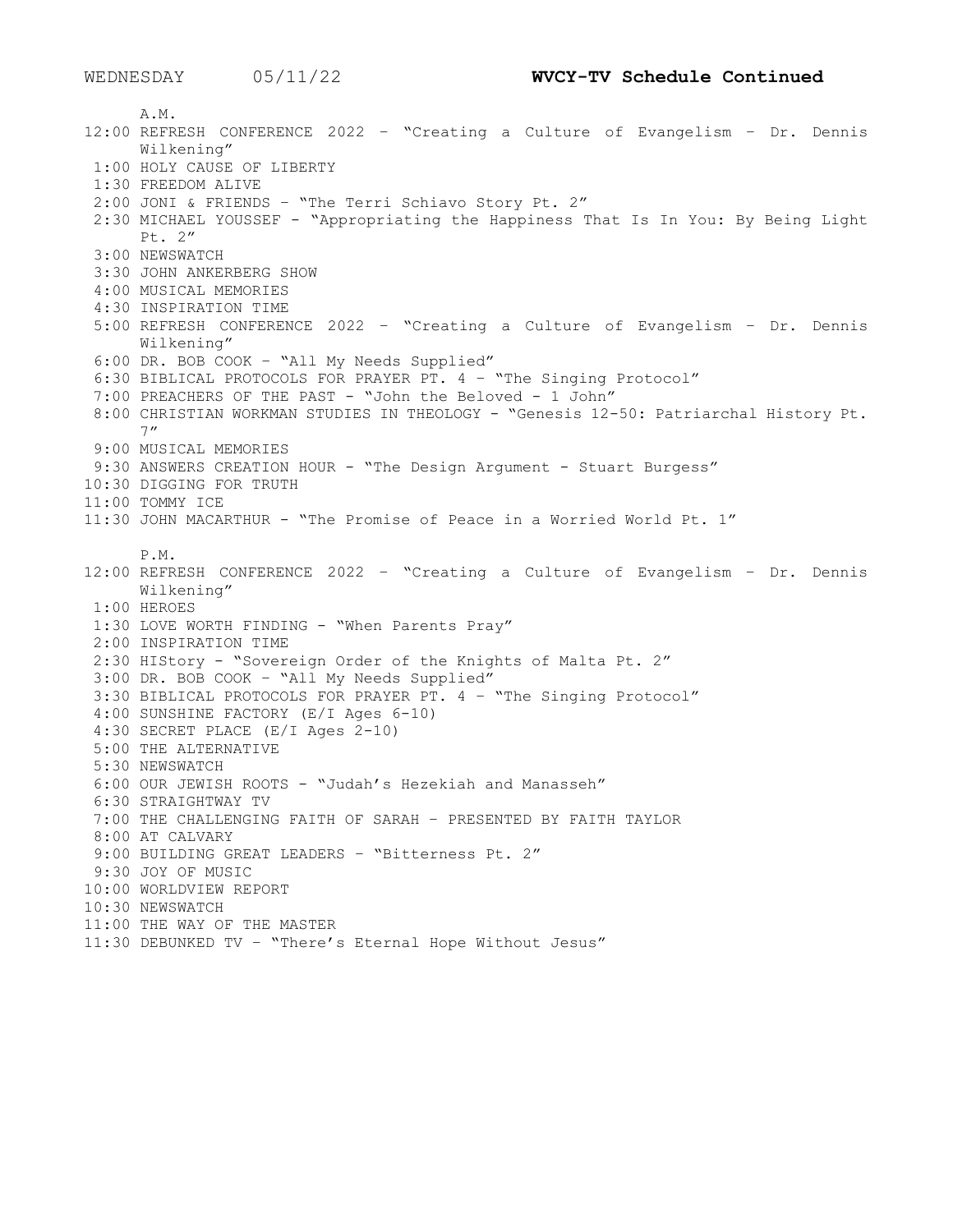A.M. 12:00 THE CHALLENGING FAITH OF SARAH – PRESENTED BY FAITH TAYLOR 1:00 DR. HOWARD ESTEP – "The Times of the Gentiles" 2:00 STRAIGHTWAY TV 2:30 PROPHECY FOCUS 3:00 NEWSWATCH 3:30 JOHN MACARTHUR - "The Promise of Peace in a Worried World Pt. 1" 4:00 MUSICAL MEMORIES 4:30 INSPIRATION TIME 5:00 THE CHALLENGING FAITH OF SARAH – PRESENTED BY FAITH TAYLOR 6:00 THE ALTERNATIVE 6:30 THE WAY OF THE MASTER 7:00 DIGGING FOR TRUTH 7:30 FIGHT THE NEW ANTISEMITISM 8:00 PACIFIC GARDEN MISSION 9:00 MUSICAL MEMORIES 9:30 BIBLE PROPHECY AS WRITTEN 10:00 THE JOY OF MUSIC 10:30 WORSHIP 11:00 THE WAY OF THE MASTER 11:30 INGRACE with JIM SCUDDER, JR - "Our Awesome Universe - Big Bang or Big God? Pt. 4" P.M. 12:00 THE CHALLENGING FAITH OF SARAH – PRESENTED BY FAITH TAYLOR 1:00 THE KING IS COMING 1:30 PROPHECY UPDATE WITH ANDY WOODS 2:00 INSPIRATION TIME 2:30 STRAIGHTWAY TV 3:00 WORSHIP CONFERENCE – "Worship That Pleases God - Greg Steikes" 4:00 SUNSHINE FACTORY (E/I Ages 6-10) 4:30 DAVEY & GOLIATH (E/I Ages 3-10) 5:00 TIL TV 5:30 NEWSWATCH 6:00 FAMILIES IN FOCUS 6:30 STAND IN THE GAP 7:00 WORLDVIEW WEEKEND HOUR 8:00 REJOICE IN THE LORD - "Doing the Wrong Thing Well" 9:00 **VCY PRESENTS** – Forever Be Sure In Concert 10:30 NEWSWATCH 11:00 DIGGING FOR TRUTH 11:30 FREEDOM ALIVE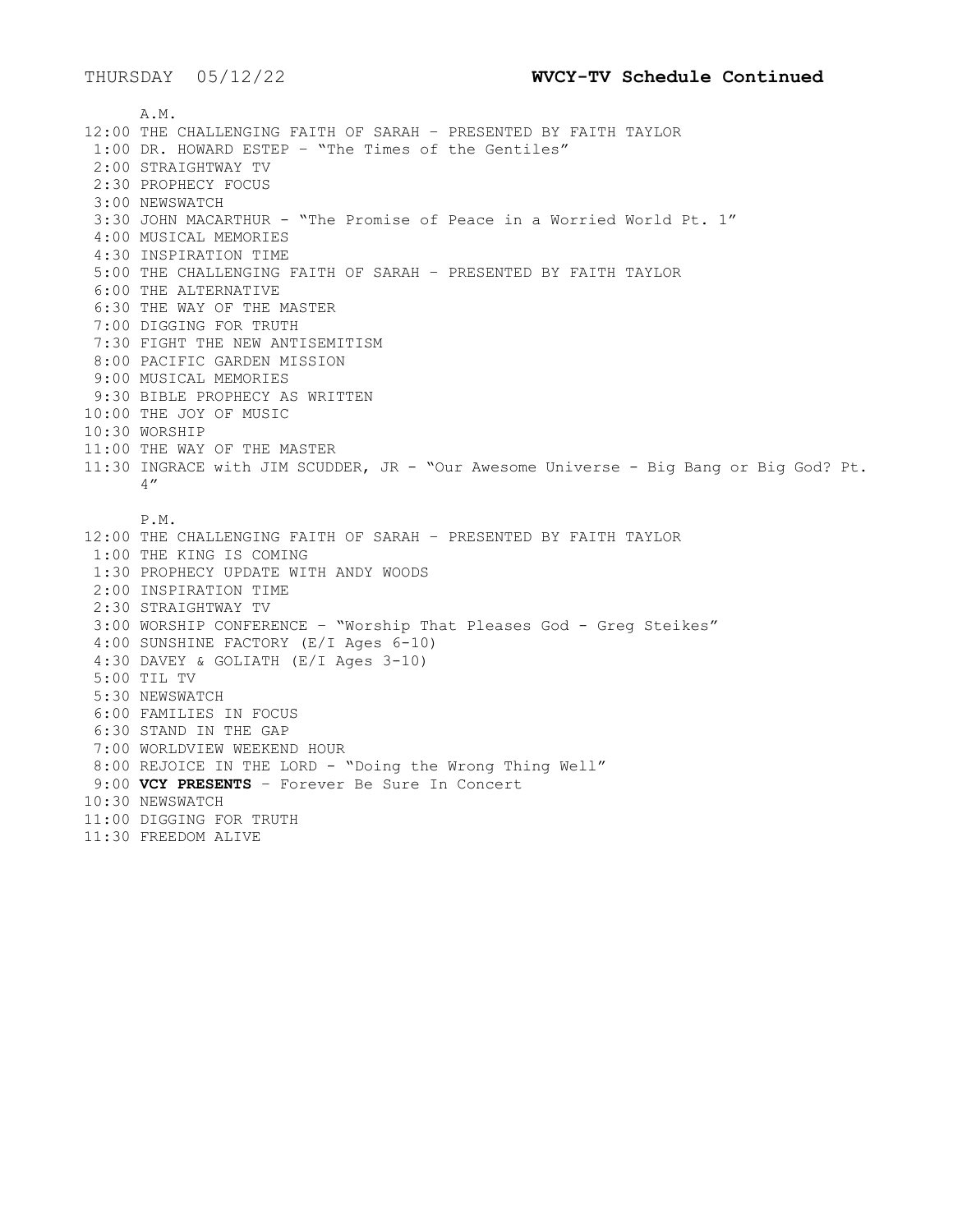A.M. 12:00 WORLDVIEW WEEKEND HOUR 1:00 FAMILIES IN FOCUS 1:30 PROPHECY UPDATE WITH ANDY WOODS 2:00 REJOICE IN THE LORD - "Doing the Wrong Thing Well" 3:00 NEWSWATCH 3:30 STAND IN THE GAP 4:00 MUSICAL MEMORIES 4:30 INSPIRATION TIME 5:00 WORLDVIEW WEEKEND HOUR 6:00 BIBLE PROPHECY AS WRITTEN 6:30 INGRACE with JIM SCUDDER JR - "Our Awesome Universe - Big Bang or Big God? Pt. 4" 7:00 **VCY PRESENTS** – Forever Be Sure In Concert 8:30 OUR JEWISH ROOTS - "Judah's Hezekiah and Manasseh" 9:00 MUSICAL MEMORIES 9:30 TIL TV 10:00 DR. BOB COOK – "All My Needs Supplied" 10:30 BIBLICAL PROTOCOLS FOR PRAYER PT. 4 – "The Singing Protocol" 11:00 DR. HOWARD ESTEP – "The Times of the Gentiles" P.M. 12:00 WORLDVIEW WEEKEND HOUR 1:00 RESTORING AMERICA - "Restoring America: How Can We Begin? Pt. 1" 1:30 WORSHIP 2:00 INSPIRATION TIME 2:30 BUILDING GREAT LEADERS – "Bitterness Pt. 2" 3:00 FAMILIES IN FOCUS 3:30 DIGGING FOR TRUTH 4:00 SUNSHINE FACTORY (E/I Ages 6-10) 4:30 ADVENTURE PALS (E/I Ages 6-13) 5:00 JOHN ANKERBERG SHOW 5:30 NEWSWATCH 6:00 STEELING THE MIND – "Christians and the Coming World Police - Andy Woods" 7:00 NTAIBC 2021 CONFERENCE – "Significant Depth – Mark Herbster" 8:00 MOVIE: **THE SEARCH** – Pastor Mamoru Meakawa's testimony portrays the lonely search of a young Japanese boy from Shintoism and Buddhism to Jesus. 8:23 MOVIE: **TELLI KELLI** – When John meets a lonely deaf girl, Kelli, he befriends her and uses artwork to give her the Gospel. One day she falls in the water and almost drowns. John rescues her and again shares his drawings, and Kelli opens her heart to Christ. 9:00 7TH STREET THEATER - "No Gates" 9:30 7TH STREET THEATER - "Just Say Hello" 10:00 WORLDVIEW REPORT 10:30 NEWSWATCH 11:00 PILGRIM'S PROGRESS PT. 1